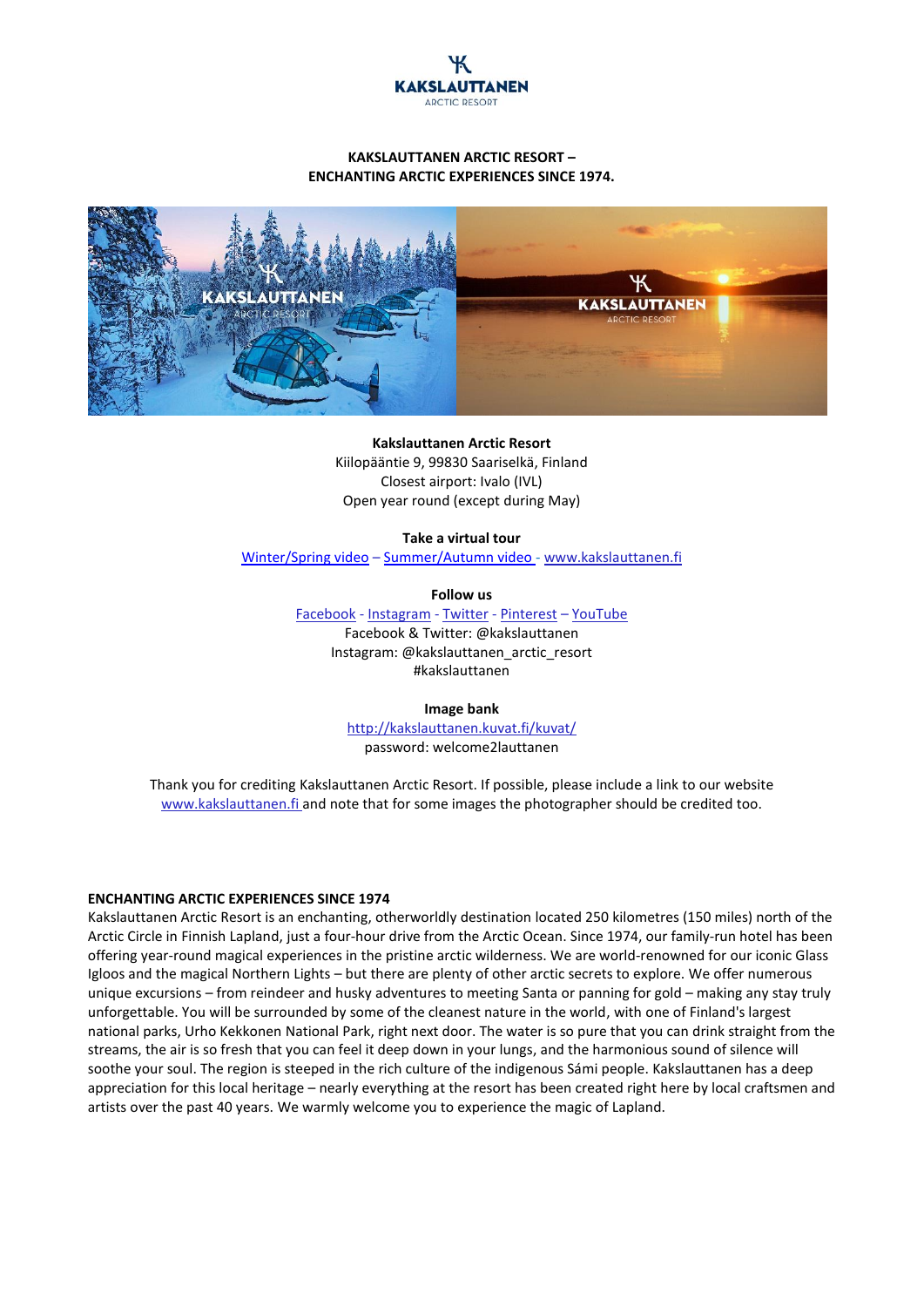# ADCTIC DESODT

# **OUR STORY – OR HOW JUSSI RAN OUT OF PETROL IN THE MIDDLE OF NOWHERE**

In the summer of 1973, Jussi Eiramo was on a fishing trip in Utsjoki, Finland's northernmost village. He was just beginning his return trip when his car ran out of petrol – in the wilderness, miles from anywhere. Jussi had no choice but to camp out by the road and wait for help to arrive. This area was called Kakslauttanen. For some inexplicable reason, Jussi felt like he had come home. He didn't want to go back to the south, so he spent his first summer in a tent by the road. By the second year, a small cabin had been erected on the site, and Jussi opened a café to serve passersby on their way to the North Cape. Little by little, year after year, Kakslauttanen has grown to become Finland's most internationally renowned travel business. To this day, Jussi is still very much involved in the everyday running of the resort. By the way, Kakslauttanen is the name of the area the resort is built in and the translations would be "two reindeer meat storages".

## **ACCOMMODATION – SLEEPING UNDER THE NORTHERN LIGHTS**

The home of the iconic Glass Igloos, unique Kelo-Glass Igloos and much more.

## **The iconic Glass Igloos – there's no better place to see the Northern Lights**

Kakslauttanen is one of the best places in the world to wonder at the magical glow of the Northern Lights. Up here, the season is an incredible eight months long, from late August until late April. As long as it's dark and the skies are clear, there's always a chance to marvel at the miraculous aurora. What makes Kakslauttanen so special is that you can enjoy the most amazing viewing experience from our iconic Glass Igloos. The story of the igloos, now a global phenomenon, originated when our owner, Jussi Eiramo, wanted to give his guests the chance to admire the spellbinding glow of the Northern Lights and the arctic sky from the comfort of their own beds. He designed a prototype, the first igloos were built in 1999, and the rest is history. The igloos are made of thermal glass, so even though it might be icy cold outside, inside it's always deliciously warm. With no city lights to spoil the view, you can simply lie back and enjoy nature's very own firework display. Even without the Northern Lights making an appearance, a night under the arctic sky is still an unforgettable experience.

## **Kelo-Glass Igloos – combining the best of all worlds**

Following our tradition of innovating amazing new ways to see the Northern Lights, we're proud to present the world's first Kelo-Glass Igloos. Kelo-Glass Igloos combine the comforting charm of our cosy log cabins with the sensational views of our world-famous Glass Igloos. They come with a private sauna, bathroom and fireplace, as well as various beautiful rustic details. Guests can take in the enchanting beauty of the Northern Lights and the Lappish wilderness from the comfort of their own private hideaway – an experience that can only be enjoyed at Kakslauttanen.

## **Log cabins and other unique accommodation options**

In addition to our Glass and Kelo-Glass Igloos, we offer a host of charming cabins, cottages and rooms. Our love for Lapland's wilderness guided us in creating accommodation facilities where the region's nature and the essence of what it means to live in Lapland are strongly present. Most of the buildings in the resort, including our cabins, are built of large kelo pines – trees that once stood dead and dried out – and designed in a rugged style that fits perfectly with the wild surroundings. While guests won't find widescreen TVs or dishwashers inside, they can enjoy even better sources of entertainment in every cabin: a fireplace and a sauna.

Although our cabins and igloos are located in peaceful natural surroundings, they are all within walking distance of our restaurants and other services. Wi-Fi is available in the reception area, but not in the rooms – to help our guests relax fully, we want them to be able to enjoy a digital detox! We have approximately 170 accommodation units and a total capacity of approximately 450 beds. Log cabins are available year round while Glass and Kelo-Glass Igloos are available during the Northern Lights season, from 24<sup>th</sup> August to the end of April. Please see the detailed accommodation descriptions at the end of this document.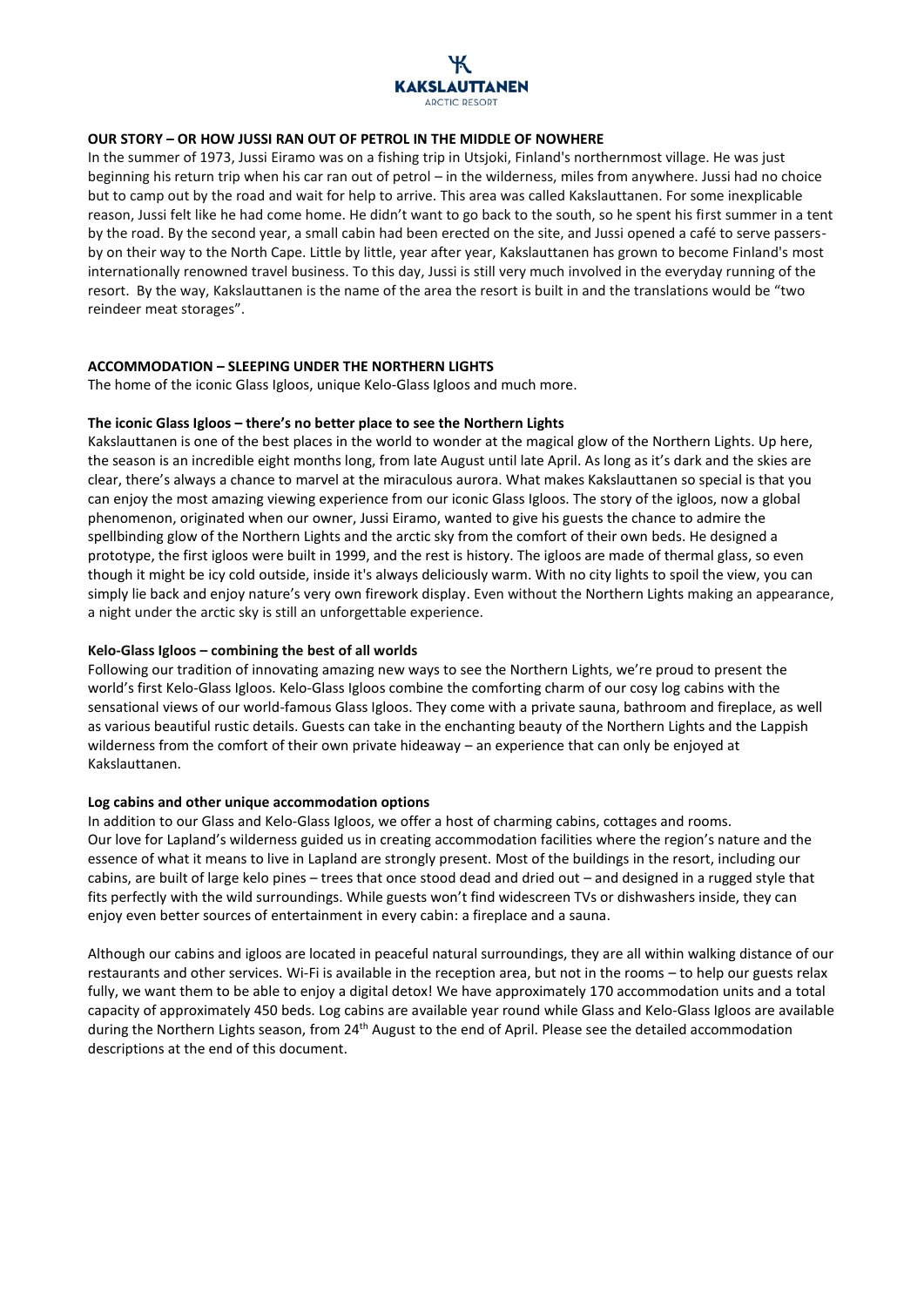

## **SEASONS – FROM MIDNIGHT SUN TO THE POLAR NIGHT**

In Lapland, there are four distinct seasons, each with its own unique set of miraculous experiences to enjoy. The seasons range from the extremes of Polar Night, when the sun doesn't rise for weeks and the temperatures can hover around -30<sup>o</sup>C, to the nightless summer, when the sun never sets. There are few other places on earth where you can experience such contrast.

# **Autumn – the Northern Lights and nature's bounty**

Autumn is a marvellous time for observing the Northern Lights, with the season starting around 24<sup>th</sup> August when the nights get dark again. That is also when we open the Glass Igloos and Kelo-Glass Igloos for our guests. Autumn is the perfect time for hiking and other outdoor activities which include everything from horseback riding to gold panning. For roughly the first three weeks of September, nature is ablaze in the colours of "Ruska", a Finnish word for the season of autumn leaves and autumnal colours. From August to October, the forests are filled with mushrooms and berries. Due to the high exposure to sunlight in a short period of time, the region's berries and mushrooms are both tasty and packed with vitamins. Travellers are free to help themselves to the natural treats provided by the forest and wetlands.

## **Winter – pure snow, soothing silence and Northern Lights**

Up north, the winter is long and enchanting. There's snow on the ground from about mid-November until the end of April. In the heart of winter, from December to February, trees sag under the weight of the snow and there is little daylight. From early December until mid-January we even have the Polar Night, when the sun stays below the horizon for six weeks. However, rather than it being pitch black outside, there's a magical glow reflecting from the pure snow, which creates a unique light. In January and February, at sunrise and sunset the sky is painted with incredible shades of pink and purple, and just before the darkness arrives everything turns into a fairy-tale shade of blue. When the darkness settles, it creates the perfect canvas for the Northern Lights, framed by the thick layer of snow wrapping the viewer in a soft soothing silence.

## **Spring – the joys of winter continue as nature awakens**

During spring, all the winter activities are still available but the days quickly grow longer. In March and April there are long hours of daylight and the brightness is intensified by the white snow. What could soothe the soul more than cross-country skiing on densely packed snow, or going for a reindeer sleigh ride in the crisp, bright spring sunshine? What's more, the Northern Lights can be seen right up until late April. In May Kakslauttanen is closed as nature transitions from spring to summer.

### **Summer – unforgettable experiences under the Midnight Sun**

Summer brings about an almost surreal feeling, when the Midnight Sun lights up the sky 24 hours a day. Between mid May and early August, the sun never sets, but this doesn't mean scorching heat; rather, the weather is perfect for outdoor activities in the arctic landscape, which is filled with energy during the summer. Hiking, horseback riding or quad biking in the middle of the night under the glow of the Midnight Sun is an experience that will stay with you forever.

# **The Northern Lights or Aurora Borealis**

The Northern Lights or Aurora Borealis is one of the most fascinating natural phenomenon on the planet. The bright dancing lights of the Aurora are actually collisions between electrically charged particles from the sun that enter the earth's atmosphere. The lights can be seen above the magnetic poles of the northern and southern hemispheres. Kakslauttanen is one of the best places in the world to see the nature's most spectacular light show. The Glass Igloos and Kelo-Glass Igloos provide the best possible viewing experience from the comfort of your own bed. Also, we provide various evening excursions where you can hunt for the Auroras in a reindeer, husky or horse sled or by riding a snowmobile or a quad bike. Unfortunately we cannot guarantee that you will see them – but we can give a few tips on how to maximise your chances. The Northern Lights can be seen from late August until late April, usually starting around midnight and making their way across the whole sky. They can last for five minutes or they can last the whole night. So, if you are not staying in a Glass Igloo or a Kelo-Glass Igloo, you can and should go outside when it gets dark – just remember to put on warm clothes. There is an online service from the Finnish Meteorological Institute that has real-time information and forecasts for the Northern Lights at [http://Aurora.fmi.fi/public\\_service/](http://aurora.fmi.fi/public_service/)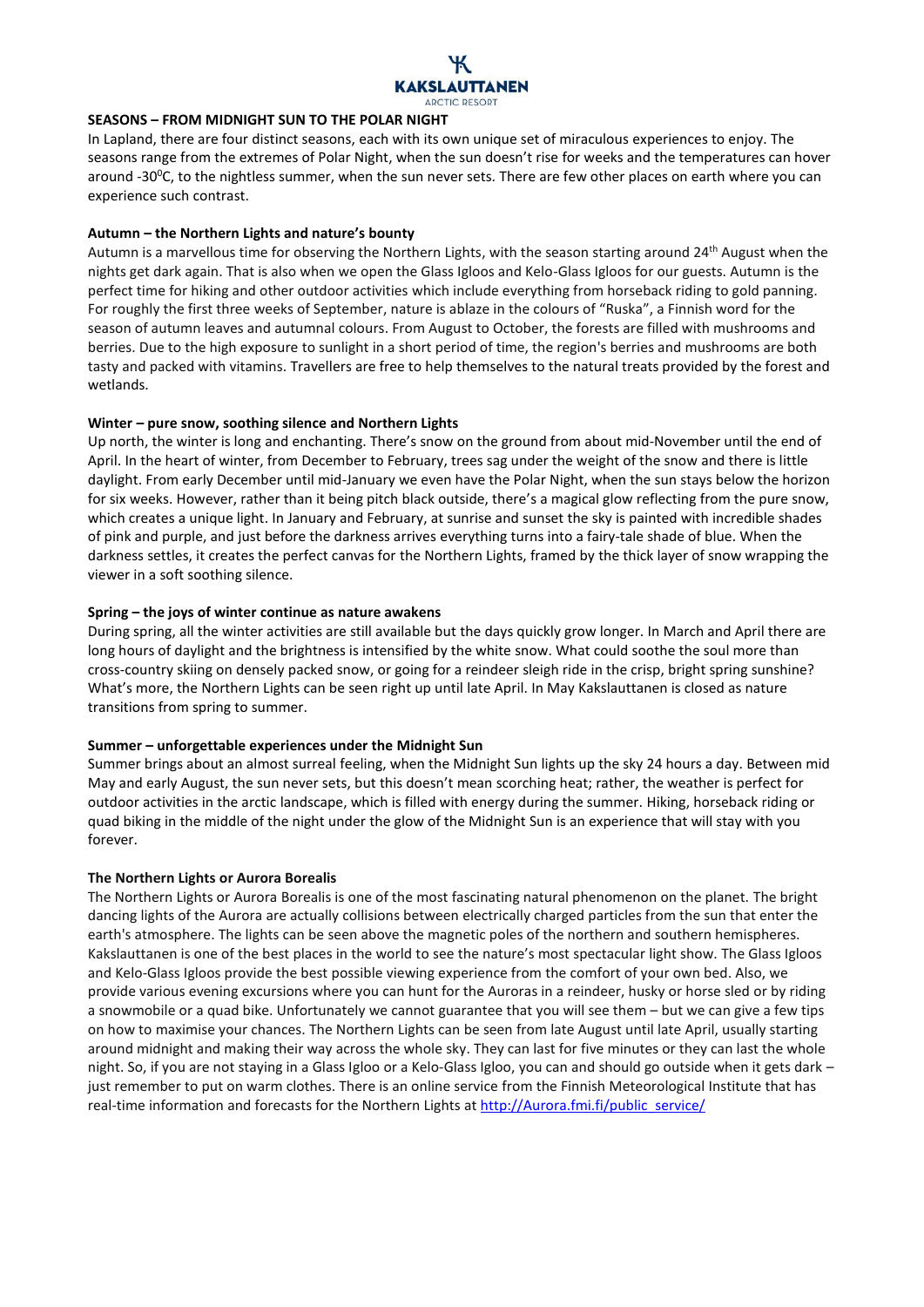# **ARCTIC RESORT**

# **Seasons (all are approximate and subject to weather and natural fluctuations)**

Midnight Sun season: beginning of June to end of July Northern Lights season: late August to end of April "Ruska" – autumn leaves season: early to mid September Snow: mid November to end of April The resort is closed throughout May

# **Average length of day:**

Early January: Polar Night – no sunrise Early February: sunrise 9.30am, sunset 3.30pm Early April: sunrise 6.30am, sunset 8.30pm Early June: Midnight Sun – no sunset Early August: sunrise 3.30am, sunset 11pm Early November: sunrise 8.30am, sunset 3.30pm

# **Average temperatures (average):**

January: -15°C / 5°F April: -3°C / 26°F July: 15°C / 59°F September: 6°C / 42°F November: -5°C / 23°F

You can check the weather forecast on the Finnish Meteorological Institute's website: http://en.ilmatieteenlaitos.fi/weather/inari/saariselka

\*\*\*

# **ACTIVITIES AND EXCURSIONS – FROM ADVENTURE TO SOOTHING HARMONY**

With dozens of authentic arctic experiences on offer, we provide our guests with a truly unforgettable stay, whatever the season. Most of the activities take place conveniently within the resort or close by. During their outdoor adventures, guests can also learn about the local nature and culture from our experienced guides.

# **Adventures in the snow in winter and spring**

In winter and spring you can immerse yourself in the arctic wilderness while it is dressed in pure white snow. How about a daytime adventure in the wintery forest, or an Aurora hunting trip by night on a sleigh pulled by reindeer, huskies or horses, or even on a snowmobile or snow tank? Guests can also try traditional Finnish ice fishing or visit the reindeer farm. The area is also known for its world-class cross-country skiing – there are 200 kilometres of tracks through stunning scenery in the neighbouring Urho Kekkonen National Park. Gliding through the forest surrounded by the silence and beauty of the wintery nature is almost a spiritual experience.

# **Summer and autumn adventures when the snow has gone**

During the summer and autumn the area offers fantastic opportunities for activities like hiking, biking, gold panning, horseback riding and canoeing in the arctic wilderness. An excursion into the unique Lappish landscape and its allenveloping mellow silence is an unforgettable experience. Selected activities can be enjoyed under the Midnight Sun or with added Aurora hunting, making them even more memorable.

# **Year-round adventures**

There are several activities available throughout the year at Kakslauttanen.

Santa's home – At the edge of Kakslauttanen, in the heart of the forest, awaits Santa's realm. A visit is a once-in-alifetime experience for the whole family. Our most famous residents, Santa Claus and Mrs Claus, welcome visitors to their home whatever the season.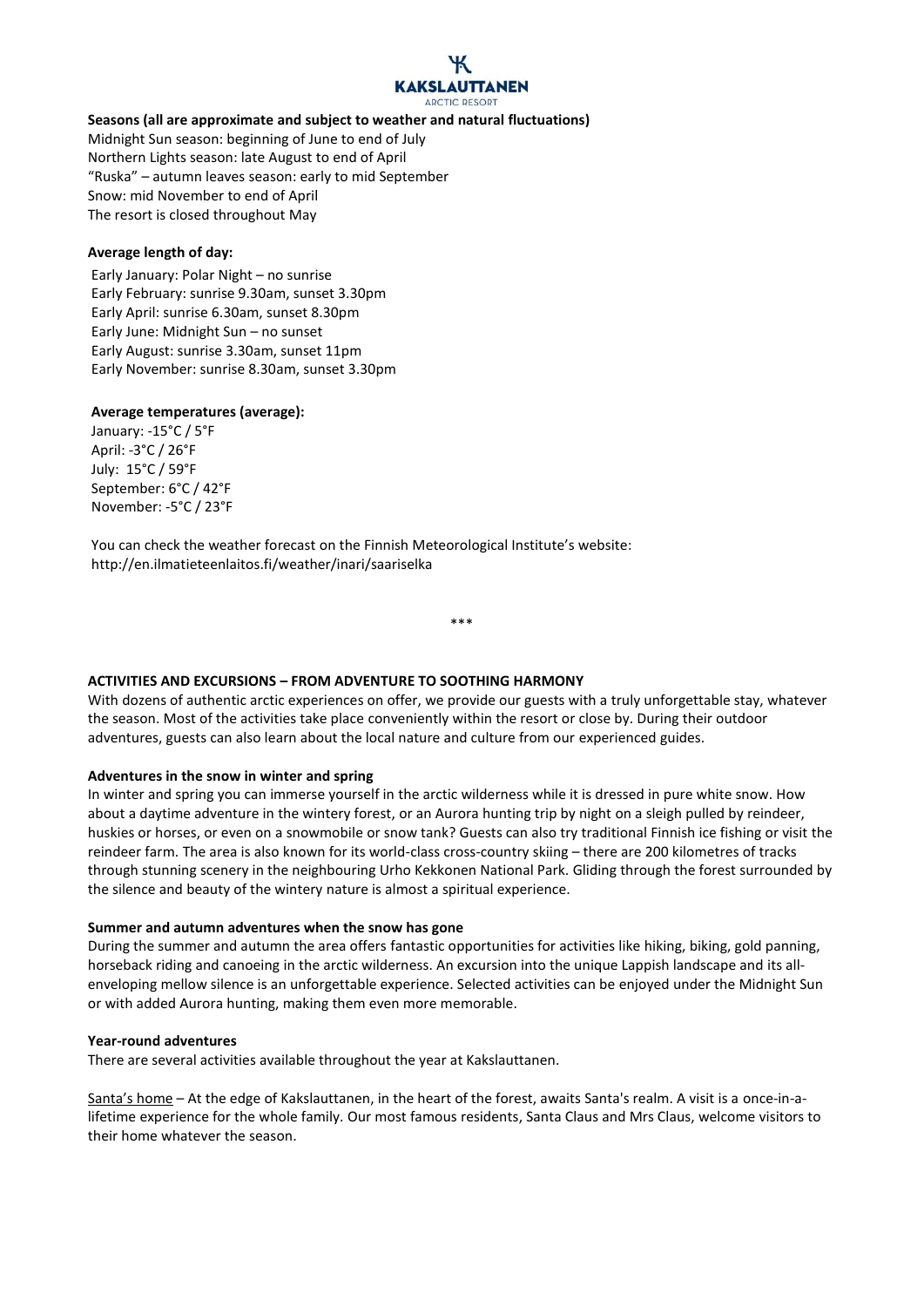# **ARCTIC RESORT**

Arctic art – Our vast collection of local art, from sculptures to paintings and tapestries, makes a walk around the resort an experience in itself. We even organize a yearly Arctic Art Week event, where we invite young artists from around the world to Kakslauttanen to create pieces of art that will stay at the resort for guests to admire. When talking of art we should also mention our lamps, which are all handmade from clay or reindeer antlers.

Finnish sauna experience – Traditional smoke sauna bathing is something innately Finnish. Everyone should experience the combination of the soft warmth of the sauna and a refreshing dip in the ice pool in the winter or river in the summer. We have five smoke saunas, one of which is the biggest in the world. A stay at Kakslauttanen will leave guests rejuvenated and inspired.

Sámi culture - Guests can learn about the fascinating culture of the Sámi, the only indigenous people of the European Union. We work with many Sámi entrepreneurs who can tell spellbinding stories about their history and culture. We also organize trips to the Sámi museum, Siida, and Sámi art is on display all around the resort.

Read more about our [winter activities](http://www.kakslauttanen.fi/en/winter-safaris/) an[d summer/autumn activities,](http://www.kakslauttanen.fi/en/summer/) or check out the descriptions at the end of this document. We highly recommend that you book your activities before arriving at Kakslauttanen in order to guarantee availability. Please note that all activities are dependent on weather conditions.

\*\*\*

# **RESTAURANTS AND VENUES – FROM SMOKE SAUNA TO GLASS IGLOO BAR**

Kakslauttanen might be situated in the wilderness, but that doesn't mean guests should expect to rough it when they arrive – quite the contrary, in fact. We have several restaurant and venue options at the resort, all offering guests a different arctic ambiance.

# **Restaurant Aurora (with Glass Igloo bar) and Restaurant Kelo (with piano bar)**

Restaurant Kelo in the East Village and Restaurant Aurora in the West Village offer local Lappish cuisine and are open daily for guests. Aurora is one of the biggest log restaurants in the world and is home to our Glass Igloo bar where up to 50 guests can enjoy their drinks under the arctic sky. Restaurant Kelo was our first restaurant, and has a charming, rustic feel. Both restaurants are decorated with beautiful pieces of Lappish art and have separate rooms for private events.

**Santa's Celebration House** is Finland's largest log building and accommodates up to 300 guests for dining, celebrating a wedding or enjoying a concert. For corporate clients, the Celebration House provides an excellent setting for customer events with a real wow factor. The elevated floor section makes it ideal for impressive product launches for everything from perfumes to sports cars. Although built out of logs in the traditional way, the building is fitted with state-of-the-art audio-visual equipment. Santa's Celebration House must be booked in advance.

**Restaurant Korsu**, which means underground in Finnish, was designed by the owner Jussi Eiramo and young Lappish artist Essi Korva. Here, guests step into a mystical forest, admire the incredible fairy tale-like decorations – including lanterns made of reindeer skin – and relax in front of an impressive fireplace made up of seven smaller fireplaces. Korsu is located in the middle of the woods, and guests can, if they wish, be taken there from the reception on a horse-drawn sleigh. The restaurant accommodates 150 people and must be booked in advance.

**Smoke sauna restaurant** lets you dine in a magically rustic environment by Kakslauttanen river, before a visit to the world's largest smoke sauna and a refreshing dip in the arctic water. If you would like to visit the smoke sauna restaurant, please make your booking in advance.

**The Snow Chapel** is the ultimate venue for celebrating arctic love. Every year during January, the coldest month of the year, this fairy-tale chapel is carved from snow and ice by a Lappish artist. Thus every year it is a unique piece of art that can be only seen until it disappears as the seasons change. Stepping inside, you enter a frozen wonderland with detailed carvings and sculptures made of ice and snow. The beautiful altar is made of ice and the wooden benches on both sides of the aisle are covered with reindeer hides. The chapel is a dreamlike venue for weddings, vow renewals or other romantic celebrations. It can be decorated according to the couple's wishes and there is also an ice shelf where arctic drinks can be served. After the ceremony, the couple and their guests can move next door to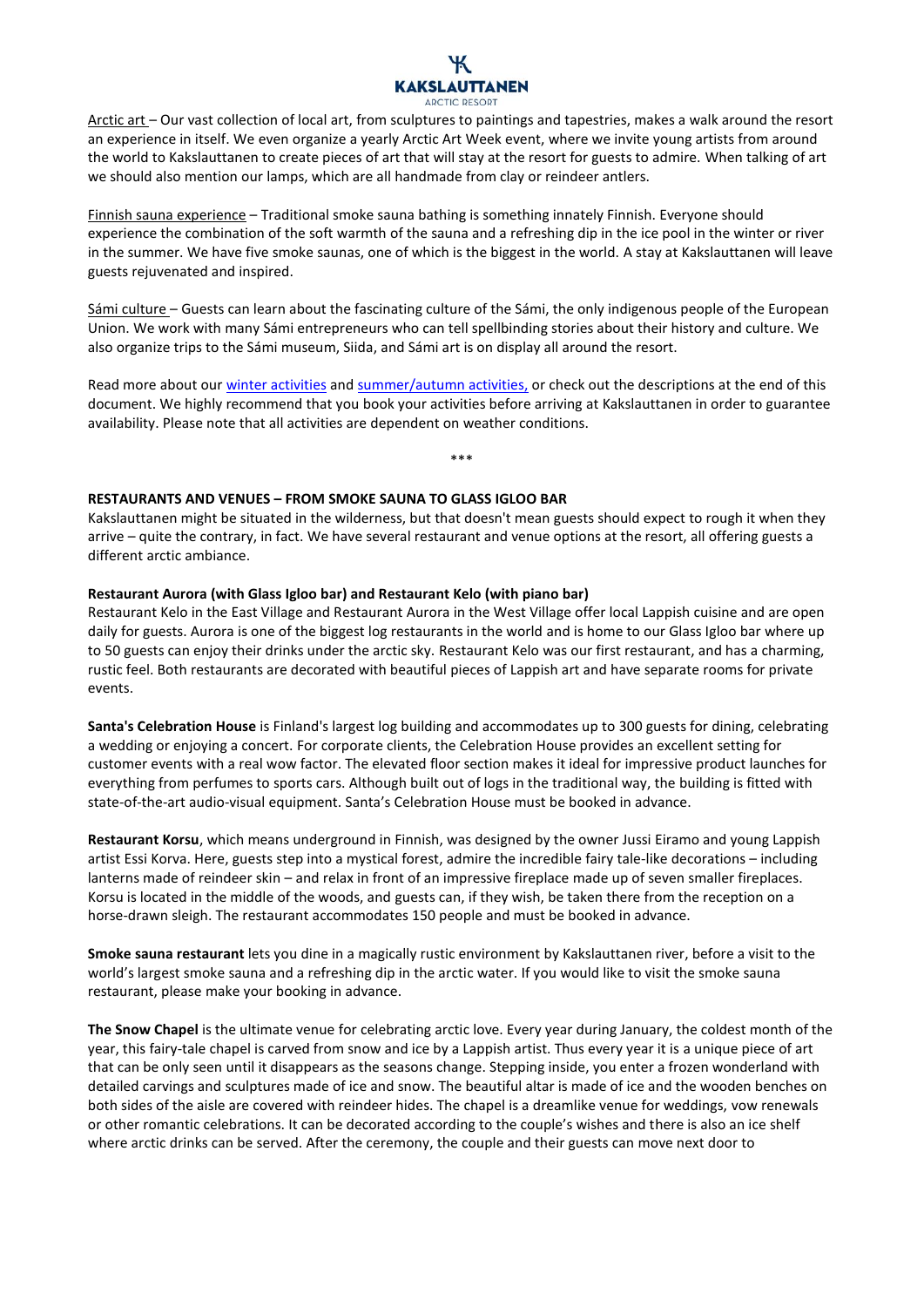

the Glass Tipi to continue their celebration. If there is no bigger celebration in sight, a tour of the unique Snow Chapel is still highly recommended while visiting Kakslauttanen – just book with us in advance.

## **Glass Igloo tower**

In 2017, we will open our 30-metre-high Glass Igloo tower, the only one of its kind in the world, where visitors will be able to enjoy breath-taking views of the surrounding arctic wilderness and get even closer to the magical arctic sky.

## **Other venues**

We also offer several other options for events and gatherings, including traditional Lappish huts, private rooms and our magnificent Glass Tipi. There are also souvenir stores on site where you can shop for local crafts and other gifts.

**\*\*\***

# **ARCTIC WEDDINGS AND HONEYMOONS**

Over the years, Kakslauttanen has become a popular destination for weddings and honeymoons. Many people also like to come to us to renew their vows. We tailor our services according to our guests' wishes, creating an authentic Lappish venue for the celebration – whether for a small circle of close friends or the entire extended family. Being hopeless romantics ourselves, we have designed and built a number of our accommodation facilities with love-struck couples in mind: our luxurious and romantic wedding chamber, Kelo-Glass Igloos and queen suites are just a few of our favourites. There's plenty of room for guests too, either with us or at the hotels in nearby Saariselkä.

A winter wedding surrounded by snow makes for a magical event. Our romantic Snow Chapel and Tieva log chapel, set in the middle of the forest, are both ideal settings for your special day. Should you wish, the bridal couple can ride to the wedding venue on a sleigh drawn by a reindeer or horse. In the summer, the Midnight Sun casts an unforgettable glow over the ceremony. In the autumn, during the "Ruska" period of autumnal colours, it's as if all of Lapland's nature is joining in with the exhilarating wedding atmosphere, with leaves and ground flora ablaze in shades of red, orange and yellow. During both summer and autumn, in addition to the log chapel, wedding ceremonies can be organised in the beauty of the national park, on top of the nearby Kaunispää fell, or on the sacred Sámi island of Ukko on Lake Inari. A unique experience awaits at the gold-panning site, where the happy couple can pan for gold nuggets to bring them luck.

\*\*\*

# **GOOD TO KNOW**

# **How do I get to Kakslauttanen?**

Even though we are located on the edge of the world, reaching us is easy. Ivalo airport (IVL) is just 30 minutes away by road and we can arrange a convenient transfer to the resort. There are daily flights from Helsinki international airport (HEL) to Ivalo operated by Finnair and Norwegian (please check availability for your selected dates as it varies by season). Some airlines also operate direct flights to Ivalo from selected German and UK cities. You can also reach us by bus from Rovaniemi airport. The bus stop is 100 metres from our reception; timetables can be checked at www.matkahuolto.fi/en (use Kakslauttanen as your destination). If you are driving, our address is Kiilopääntie 9, Saariselkä, Finland – enter it into your sat nav and once you are here, you can't miss it. We offer free parking next to all our cabins and there are also plenty of spaces in front of our reception. If you wish to do a more extensive tour while you're here, a visit to Kakslauttanen can easily be combined with other Nordic or European destinations.

## **How should I dress?**

In the summer and autumn, the most important thing to wear is good boots, with hiking boots particularly recommended. If you are planning to go berry or mushroom picking or fishing, a pair of rubber boots will be useful. These can also be rented from the hotel. In the summer and autumn you will want to wear something light during the day and something warm like a pullover in the evening. It is also a good idea to bring a waterproof jacket and a hat to protect you from both the sun and insects. In the late autumn and winter, the most important thing is to dress in layers. Start with good thermal long underwear, then another layer of something warm like wool or fleece. On top you will need a good quality coat, which should preferably be water and wind proof. Now you should be totally covered from head to toe. You can also rent winter outerwear from the hotel. Read more about [how to dress right and enjoy](http://www.visitfinland.com/article/how-to-dress-right-and-enjoy-the-winter/)  [the winter.](http://www.visitfinland.com/article/how-to-dress-right-and-enjoy-the-winter/)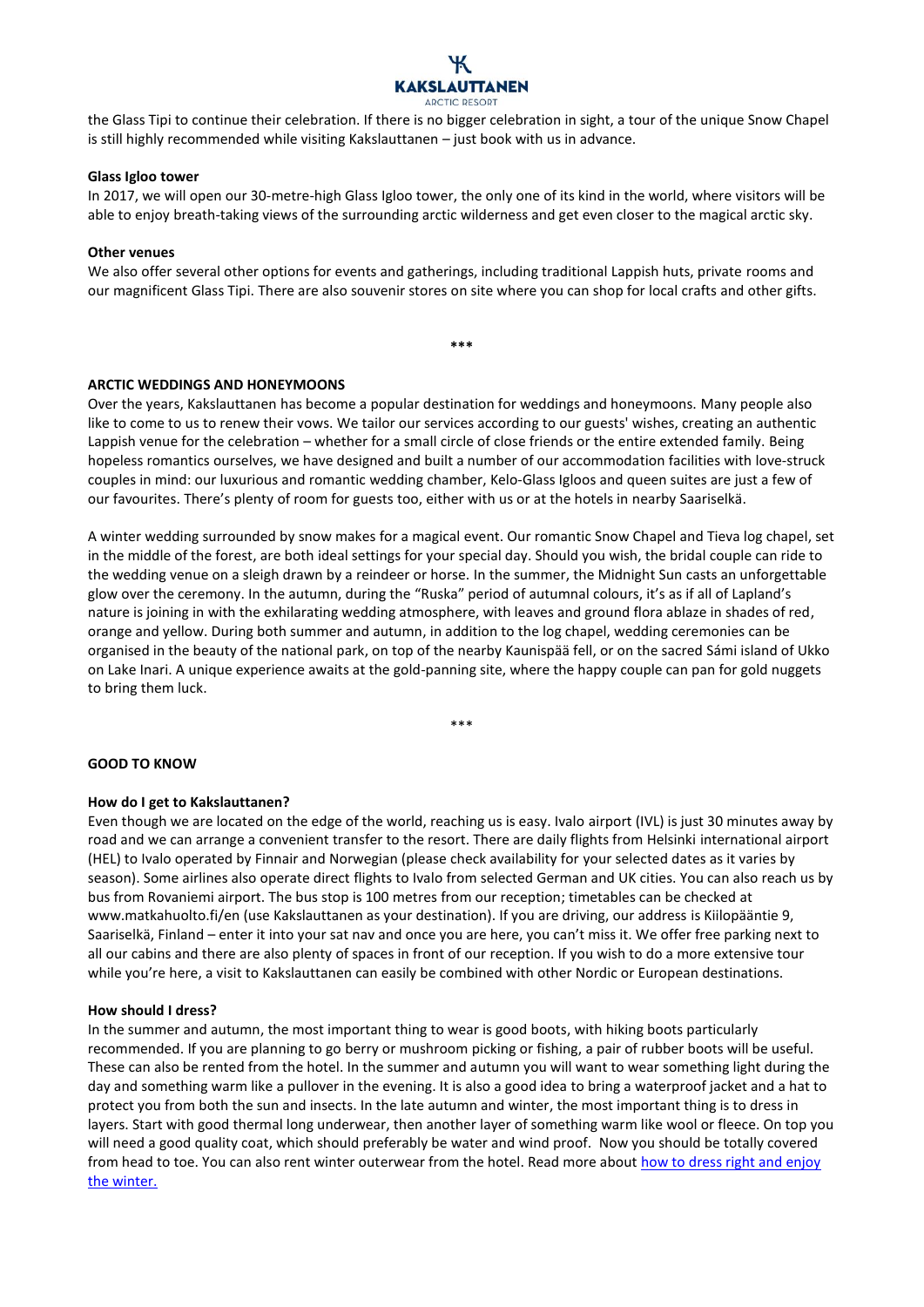

## **Is there an internet and mobile connection?**

We like to think that once you are here in the wilderness, you will also take a break from technology and the internet – but we also understand the need to get online and be in touch with friends and family. This is why we offer complimentary Wi-Fi in our reception and restaurant area. We also have a limited number of rentable 3G mobile hotspots for use with your own wireless devices in your cabin or igloo. There is mobile reception at Kakslauttanen for most networks.

## **Can you tell me more about Lapland?**

Lapland is a vast geographical area in the far north of Scandinavia, crossing four different countries: Finland, Russia, Norway and Sweden. It is a magnificent land of fells, reindeer, Northern Lights and Midnight Sun, with a population density of about two people/km<sup>2</sup> – making most of Lapland untouched wilderness. Finnish Lapland is 98,937 km<sup>2</sup>, which is 30% of Finland's total land area. Of this area, 93,057 km<sup>2</sup> is land and the rest is water. Lapland's highest peak is Halti at 1328 m.

### **And Sámi culture?**

The Sámi are indigenous people of Lapland, and it is still common to hear people speaking a Sámi language here, or see someone wearing traditional Sámi clothes or jewellery. Sámi culture, language, traditional clothing, handicraft and music are distinctively different from other ethnic groups in Scandinavia and can be seen distinctly in everyday life in Lapland. Though the Sámi originally had no racial or linguistic relationship to the Finns, over the years the two cultures have mixed. Reindeers are still fundamental to Sámi culture and society, even though the majority of the Sámi population now pursue other careers. However, most Sámi have a family member or relative who is in some way involved with reindeer herding. The traditional Sámi singing – *joiku* – can still be heard on many occasions and even traffic signs in Lapland are duplicated in Sámi. Although they are few in number, the Sámi culture is a true gem of northern Lapland. To find out more about the Sámi, check out the website of Siida – [Sámi Museum and Northern](http://www.siida.fi/contents?set_language=en)  [Lapland Nature Centre.](http://www.siida.fi/contents?set_language=en)

**\*\*\***

A summary of our **[FAQs](http://www.kakslauttanen.fi/en/faq/sami-people/)**

# **ACCOMMODATION DETAILS**

There are approximately 170 accommodation units and 450 beds at Kakslauttanen. Please download the accommodation fact sheet [here.](http://www.kakslauttanen.fi/en/kakslauttanen-fact-sheet)

### **Glass Igloos**

Our two-person igloos include a toilet and optional extra bed. Shared saunas and showers are available in a separate building close to the igloos. The four-person igloos include their own toilet and shower. We have 65 Glass Igloos in total: 53 two-person and 12 four-person igloos. We usually recommend combining one or two nights in a Glass Igloo with two or three nights in a log cabin. Glass Igloos are available during the Northern Lights season, from 24<sup>th</sup> August until the end of April.

### **Kelo-Glass Igloos**

Our 40 Kelo-Glass Igloos combine the comforting charm of our cosy log cabins with the sensational views of our worldfamous Glass Igloos. Sleeping up to six and featuring a private sauna and bathroom, fireplace, kitchenette, and a bedroom with a stunning glass roof, they are made from Lapland's unique kelo pinewood. Guests can take in the enchanting beauty of the Northern Lights and the Lappish wilderness from the comfort of their own private hideaway. Kelo-Glass Igloos are available during the Northern Lights season, from 24<sup>th</sup> August until the end of April.

### **Log cabins**

Our 64 log cabins are made of impressively large kelo pines, trees aged up to 700 years that once stood dead and dried out. Inside, everything from the lamps to the furniture is handmade by local craftsmen in a rugged style that fits perfectly with the wild surroundings. While guests won't find widescreen TVs or dishwashers inside, they can enjoy even better sources of entertainment in every cabin – a fireplace and a sauna with bathroom. There are different sizes of cabins with max capacities from 2 people up to 6 people. Cabins are available all year round.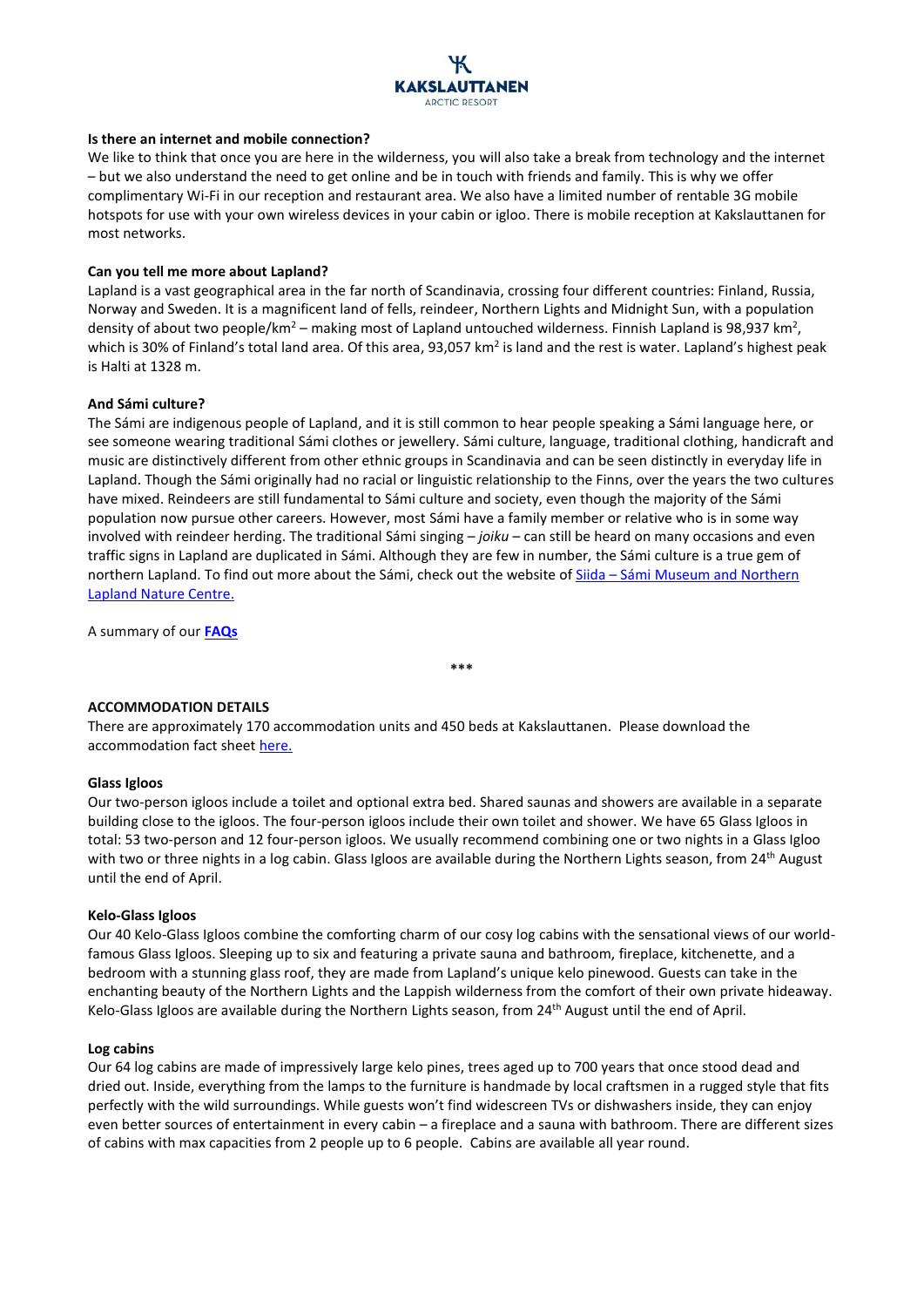

### **Queen suites**

Our truly unique suites for lovebirds. These five spacious 60-m<sup>2</sup> log cabins, made of kelo pinewood, feature a wellappointed bathroom with conveniences like a bathtub and sauna. On the terrace, there's an outdoor hot tub for relaxing whatever the season. Queen suites are available all year round.

### **Snow igloos**

A night in one of our snow igloos is an unforgettable experience. Rarely do you get the chance to sleep as cosily as you do in an ice-cool igloo that shields you from all outside noise. Even if the mercury dips to -40°C outside, the temperature inside is a consistent -3°C to -6°C so you can enjoy a cosy night in your down sleeping bag. We recommend you dress in thermal underwear. Showers and saunas are available in separate buildings, with separate facilities for men and women. We will provide you with woollen socks, a hat and the cosy sleeping bag. It is a good idea to exercise a little just before climbing into the sleeping bag, and eating something like chocolate to give energy. The construction of the snow igloos depends on the weather – they usually open from the beginning of February.

### **Wedding lodge**

Earth lodges (kammi in Finnish) have been used as residences in Finland since ancient times. Their turf roofs conceal them in the landscape, as if forest trolls had built them. It's hard to imagine a more perfect hideaway than the Kakslauttanen wedding lodge. And why rush out? After all, couples have a sauna and a great bathroom with bathtub all to themselves. The wedding lodge is available all year round.

## **Traditional house**

In the almost century-old traditional house, guests can immerse themselves in the authentic Lapland lifestyle of old. The hectic, modern rat race will feel like a distant memory as they relax in the rocking chair. And naturally, it features a sauna as well. The traditional house is available all year round.

## **Gold digger's cabins**

How about staying on the banks of the golden river, in peace and quiet? Our three idyllic cabins have their own kitchenette, sauna and bathroom and are located a bit further from the reception and other cabins. They are still within comfortable walking distance – or sledding distance during winter – of the reception and restaurant. In these cabins, available during the winter season, you can easily imagine you're a gold miner in the arctic wilderness.

\*\*\*

# **YEAR AROUND ACTIVITIES**

### **Visit Santa's home**

A visit you won't want to miss! Mrs. Claus will greet you by the reindeer fence and take you into Santa's cosy and beautifully crafted home – with a Christmas tree, of course. There you will meet Santa Claus himself, in a moment both children and grown ups will remember forever. Remember to take lots of pictures! After getting to know Santa, you will head to the magical Celebration House for a warming hot drink. Keep your eyes open – along the way you might see some elves as well!

### **Traditional sauna experience**

Bathing in the sauna is an essential part of any holiday in Finland. The sauna has always been a fundamental part of Finnish culture. The heat will help you relax and unwind, relieving your physical and spiritual stress. All our cabins are equipped with a sauna. There are also several smoke saunas in the area that you can book just for yourself or a bigger group, all with a fireplace in the dressing room. We also boast the largest smoke sauna in the world. The brave can also take a dip in the refreshing water of the Kakslauttanen river!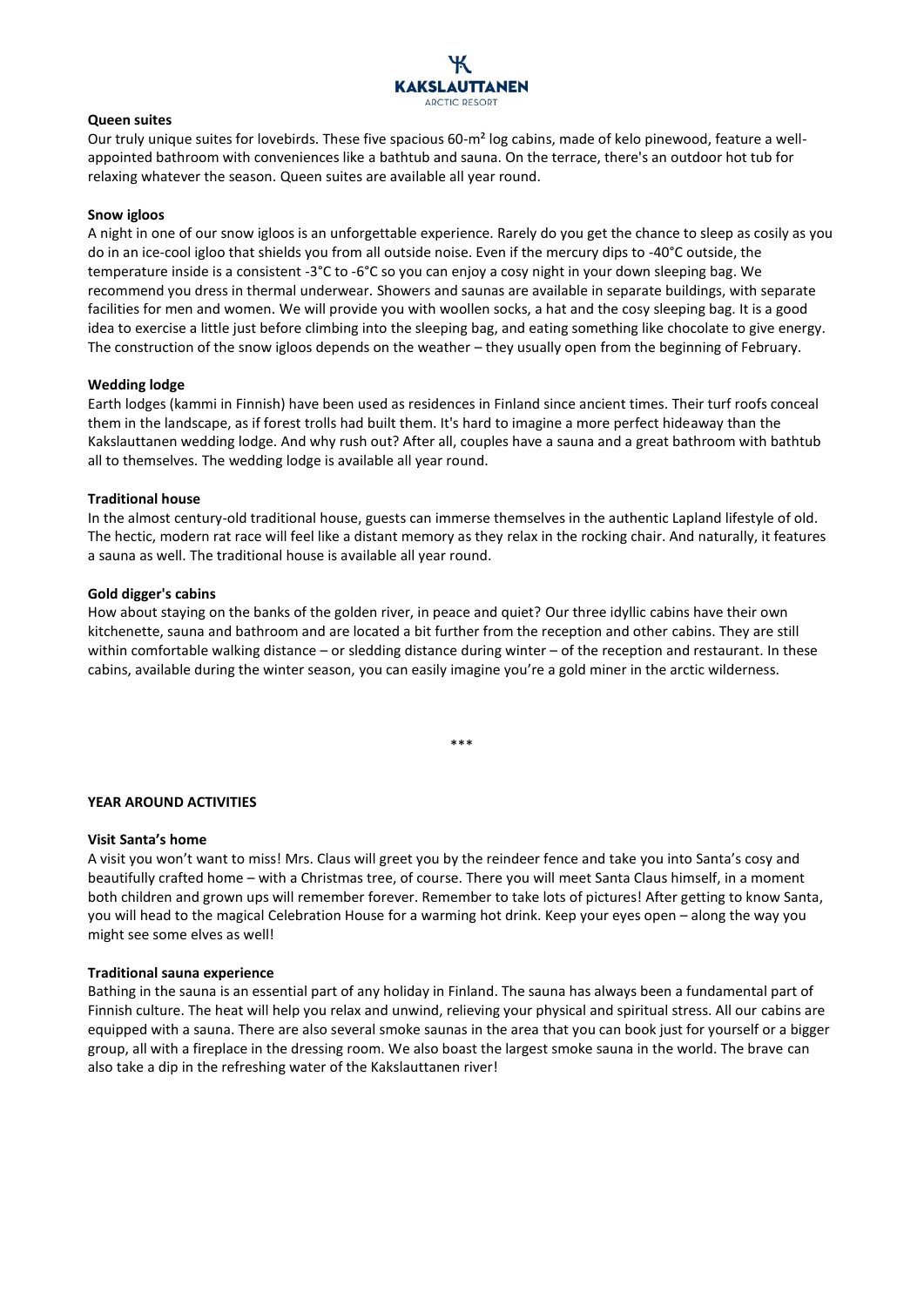

## **WINTER/SPRING ACTIVITIES**

# **Reindeer safari**

Reindeer are Lapland's most iconic animals, and a reindeer sleigh is the traditional Sámi means of transport. The gentle speed of the sleigh makes these trips suitable for all ages. A reindeer ride is a magical trip into nature, hosted by local Sámi reindeer herders who will tell you about their way of life in the wilderness. We offer safaris of various lengths, with the longest including an outdoor lunch. Aurora hunting is also available as an option.

# **Husky safari**

There are two large husky farms located next to Kakslauttanen. It doesn't take long to get a feel for steering huskies, and before you know it you'll be sledding through the wilderness drawn by eager and friendly dogs. No petrol fumes, no rumbling engines – just you and the wild. We offer a number of different safari options, including aurora hunting.

## **Horseback riding and sleigh rides**

Winter horse riding is well worth a try, even for children or those without any previous experience. The Finnish Christmas comes to life in a special way when riding a sleigh, with the snowy forest around you, the sound of bells tinkling in your ears, and the comfort of warm blankets covering you. We offer a number of different safari options, including aurora hunting.

## **Snowmobile safari**

This is the fastest and most adrenaline-pumping way to get around in Lapland's nature. On our snowmobile safari, we'll ride down the fell into the snowy forest, enjoying some of the best scenery the region has to offer. One option is an exciting night-time ride in the wintery forest; if you're lucky, the Northern Lights will also make an appearance.

## **Cross-country skiing**

It has been scientifically proven that a cross-country ski trip in untouched nature cleanses both body and mind, leaving you feeling euphoric. The Kakslauttanen region has frequently been ranked as one of the world's best cross-country skiing destinations. The ski season is long: tracks are usually available from October or November, and you can ski right through into May. The diverse network of ski tracks runs for almost 200 kilometres among the stunning scenery of Urho Kekkonen National Park.

# **Snowmobiling and ice-fishing safari on Lake Inarinjärvi, and a visit to the Sámi museum**

How about going ice fishing with a local guide on Finland's third biggest lake? Guests also get to take part in searching for and emptying the winter nets (juomus in the regional dialect). After a lunch prepared over an open fire, you'll ride a snowmobile to a church in the wilderness at Pielpajärvi, and then, after returning to Inari, you'll travel onwards to Siida, the museum of the Sámi people.

### **Snow tank safari**

A snow tank is the perfect way to experience the beauty of Finnish Lapland´s snowy fells and forests. From the warm, comfortable panoramic cabin with a glass roof and large side windows there's an amazing view of the arctic nature. If you're lucky you might also see the Northern Lights! There are great photo opportunities during the trip from inside the cabin, and we'll stop along the way to give you a chance to step outside and experience the arctic wilderness.

### **Icebreaker Sampo**

An icebreaker cruise from the town of Kemi is one of Finland's most popular travel attractions, and this nautical experience is within easy reach of Kakslauttanen. Over the course of the day-long trip, guests also have the opportunity to take a dip in the icy sea – in a dry suit, of course. The period for icebreaker cruises extends from mid-December until the end of April, depending on the weather.